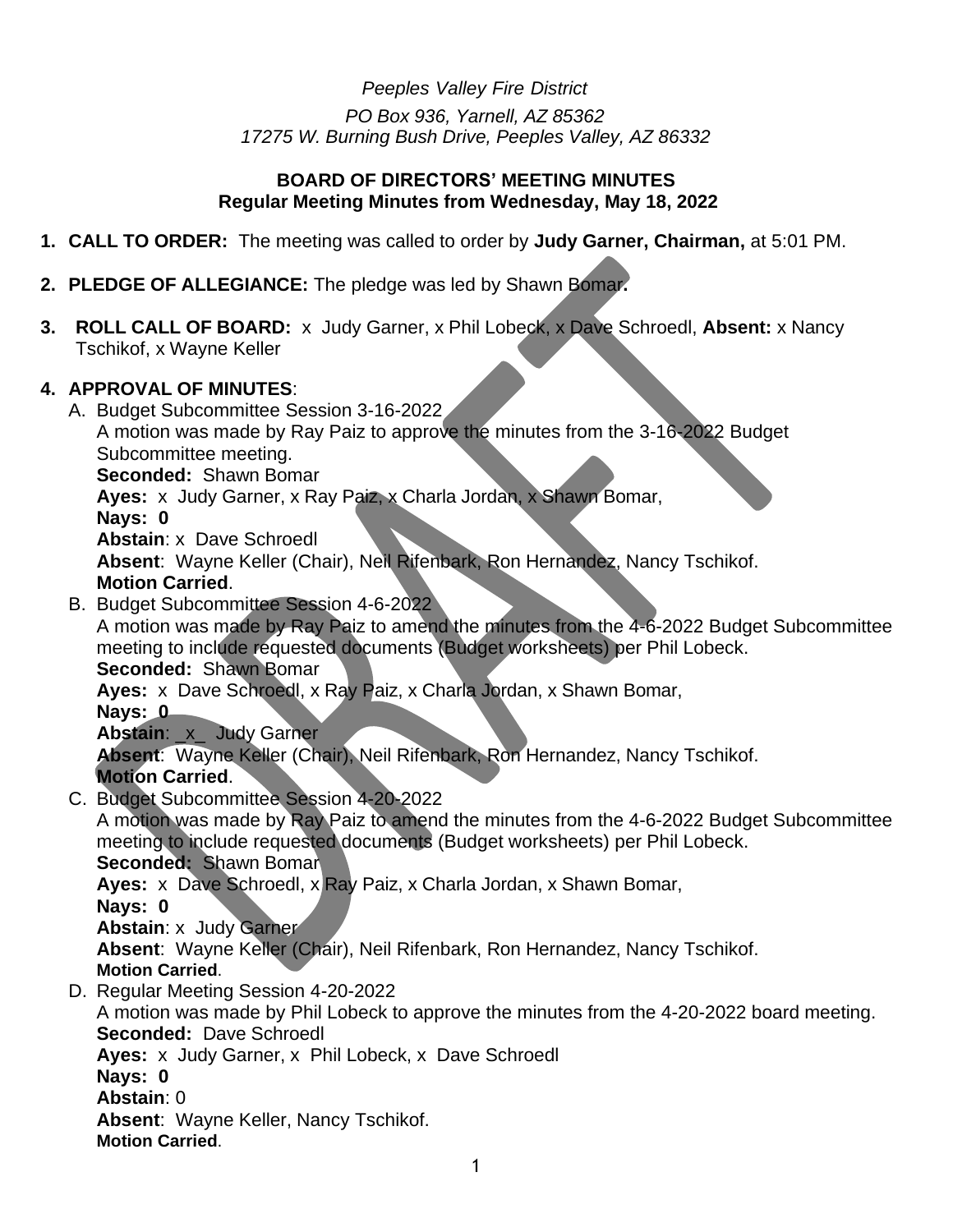- E. Special Board Meeting Session 5-11-2022 A motion was made by Phil Lobeck to approve the minutes from the 5-11-2022 Special Board meeting. **Seconded:** Dave Schroedl **Ayes:** x Judy Garner, x Phil Lobeck, x Dave Schroedl **Nays: 0 Abstain**: 0 **Absent**: Wayne Keller, Nancy Tschikof. **Motion Carried**.
- **5. CALL TO PUBLIC:** Members of the community in attendance: **Shawn Bomar, Ray Paiz, Jamie Lagacy, Arnold Urais, Lori Bomar, and Charla Jordan**. Ray Paiz announced the Buckhorn Project as of May 18, 2022, is paid in full. Lori Bomar reminded everyone that the Website is fully functional and should be used. She walked the Board members thru the site's contents and links and requested suggestions for improvement to the Website be emailed using the contact link within the site.

# **6. REPORTS AND CORRESPONDENCE**

- A. Fire Chief's Report:
	- ❖ Number of Calls:

| <b>Month</b> | Number of<br><b>EMS Calls</b> | Number of<br><b>Fire Calls</b> | <b>Number of</b><br><b>MVA* Calls</b> | <b>Structure</b> | <b>Public</b><br><b>Assist</b> |
|--------------|-------------------------------|--------------------------------|---------------------------------------|------------------|--------------------------------|
| April        |                               |                                |                                       |                  |                                |
| May          |                               |                                |                                       |                  |                                |

\*MVA – Motor Vehicle Accident

\*\*Numbers for the current month are up to the date of the Board Meeting.

- ❖ Grants:
	- o Continuing Hazardous Fuels Reduction Grant HFI-21-307.
	- o Title 2 Forestry Fee Grant
	- o Partner Safer Grant W Southern Yavapai Fire
	- o Applied for Homeland Security Grant. Was denied.
	- o Opening Grant HFI 2022 as of 5/20/2022 for \$100,000
- ❖ Personnel/Training: Currently have 27 personnel (10 of which are EMTs). Advanced EMT Training continues this Saturday, May 21, 2022. Digital Patient Care Reports are in place, and training will follow.
- ❖ IROC Status: 14 are available.
- ❖ Out of District Assignments: Scott Mayer is assigned to the BEARTRAP Fire in New Mexico as a Medical Unit Leader
- ❖ Apparatus/Equipment: Squad 81 is on assignment and Brush 81 is in the shop for repairs.
- ❖ Update on EMS: Arnold Urais commented the Medical Training & Enhancements are priceless to providing exceptional EMT services and is greatly appreciated by team members & the community. Arnold attended & participated in The Yarnell Community Center-sponsored, HEALTH AWARENESS IN RURAL AREAS event, on May 16<sup>th</sup>, 2022, and received great feedback regarding the services provided.
- B. Financial Report: April financials were not received by the board due to some reporting issues from ADP. Jim has now received corrected data/reports from ADP via Chief Bomar (as of 5/18/2022). Chief Bomar outlined the details of the \$143,000 in outstanding receivables and stated there may be no carry-over by end of June.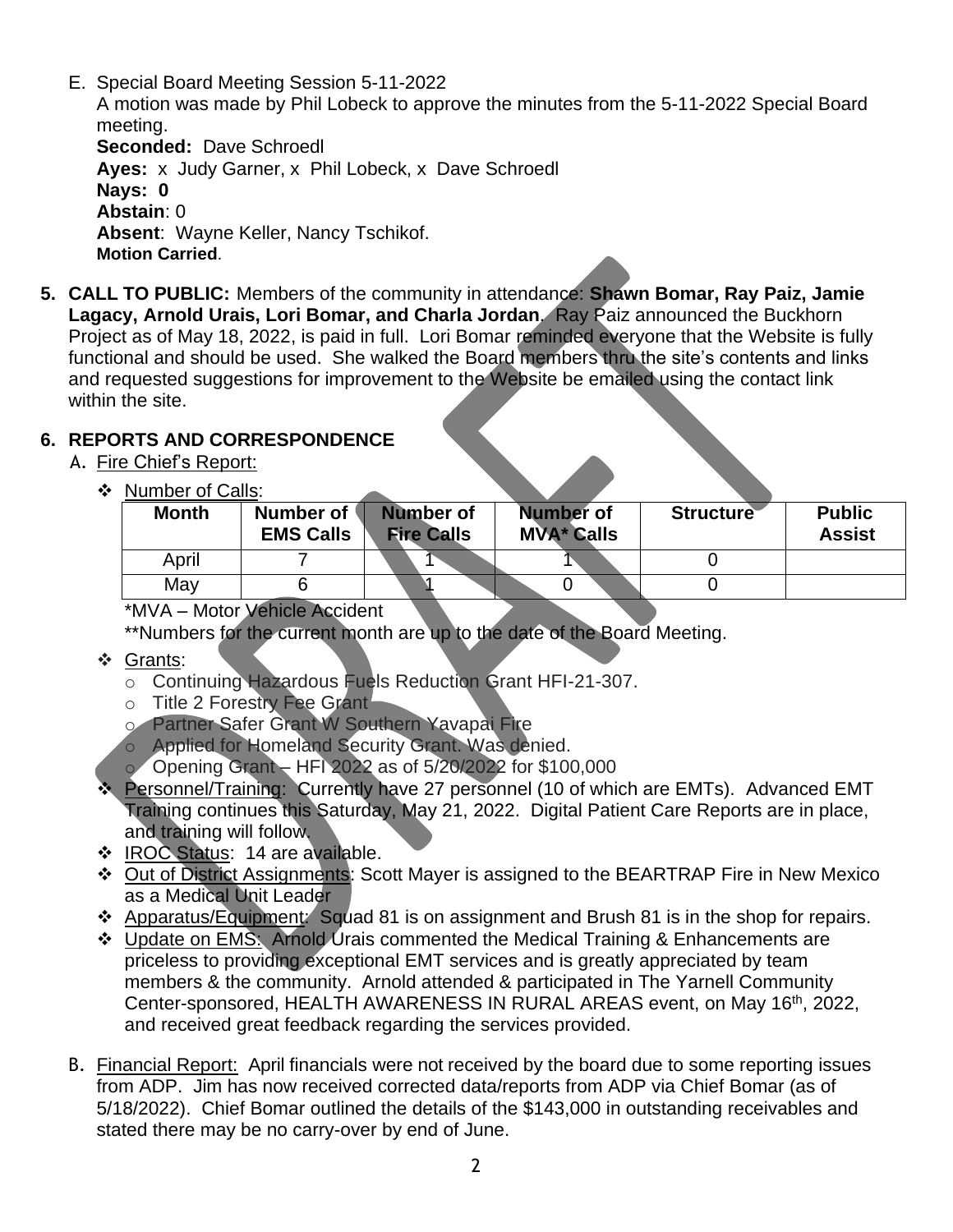- C. Correspondence received by the Board:
	- ❖ Chief Bomar received from the Peeples Valley Water Company, the notice of a Public Hearing with the intent to transfer assets to Cactus State Utility Operating Company.
	- ❖ Judy Garner received from Victoria Yavapai County an estimate of \$37,000 to be received for FDAT (Fire District Assistance Tax).
- D. Auxiliary Report: **Jamie Lagacy** submitted the minutes below: Report to the Board May 18, 2022

The April meeting was held on April 2, at 9 am at the fire station, Present were: Lani Beyle, Lori Bomar, Shawn Bomar, Angela Davis. Kathy Fitzgerald, Judy Garner, Jim Kellmann, Jaime Lagacy, Chris McCawley, Jane Meyers, Kelley Paiz, Ray Paiz, Karen Stafford, and Bethany Strickland.

President Jaime Lagacy: Nothing to report at this time. Correspondence:

The auxiliary members continued the amendments to the new By-laws. The new By-laws will be finalized at our July meeting. Fingerprinting was tabled to the July meeting.

Treasurer Financials: Judy Garner suggested having an assistant treasurer. Julie Deaton agreed and was voted to take the position. Jaime Lagacy was approved to be a second signor on the auxiliary account. Also discussed was the cost of the logistics trailer. The total cost was \$5,310, which Shawn and Lori Bomar paid for. The auxiliary paid them \$4,310 from funds raised at the Hoedown and Trail Ride. Shawn and Lori donated the \$1,000 balance.

Corresponding Secretary: Nothing at this time.

Community Rewards: Amazon Smile was \$35.22.

New Business: Our chili Bingo night was set for October 8, 2022. Will continue to discuss details at future meetings.

Also discussed was having calendars made from photos of the Hoedown/Trail Ride as a fundraiser. The cost for 100 calendars is \$5.11 for each calendar. We will sell them for \$12 each or 2 for \$20.

Old Business: We discussed changes and improvements for the next Hoedown/trail ride. One person will be in charge of ticket sales to alleviate anyone coming to the Hoedown dinner without having purchased a ticket or any mix-ups. Also decided to do the door prize announcement while everyone is eating dinner, so no one is missed in the drawing that has already left. Will continue to discuss and plan for a 2023 Hoedown and Trail Ride. Received lots of great reviews and words of encouragement for this event. Our next meeting will be at the fire station on July 2nd, 2022, at 9 am. There will be no auxiliary meeting in June, so I will have nothing to report for June.

1

# 7. **BUSINESS**

A. Discussion/possible action to approve the April 2022 Treasurer's report.

- Tabled Report not received
- B. Discussion/possible action to approve Warrant Requests.
	- Phil Lobeck made a motion to approve the April 2022 Warrant Requests.
	- **Seconded: Dave Schroedl**
	- **Ayes:** x Judy Garner, x Phil Lobeck, x Dave Schroedl,
	- **Nays: 0**
	- **Abstain**: 0
	- **Absent**: Wayne Keller, Nancy Tschilof
	- **Motion Carried.**
- C. Discussion- Station Building at Ruger Ranch.
	- Ruger Ranch property owner will be meeting to create a site drawing to present to Board.